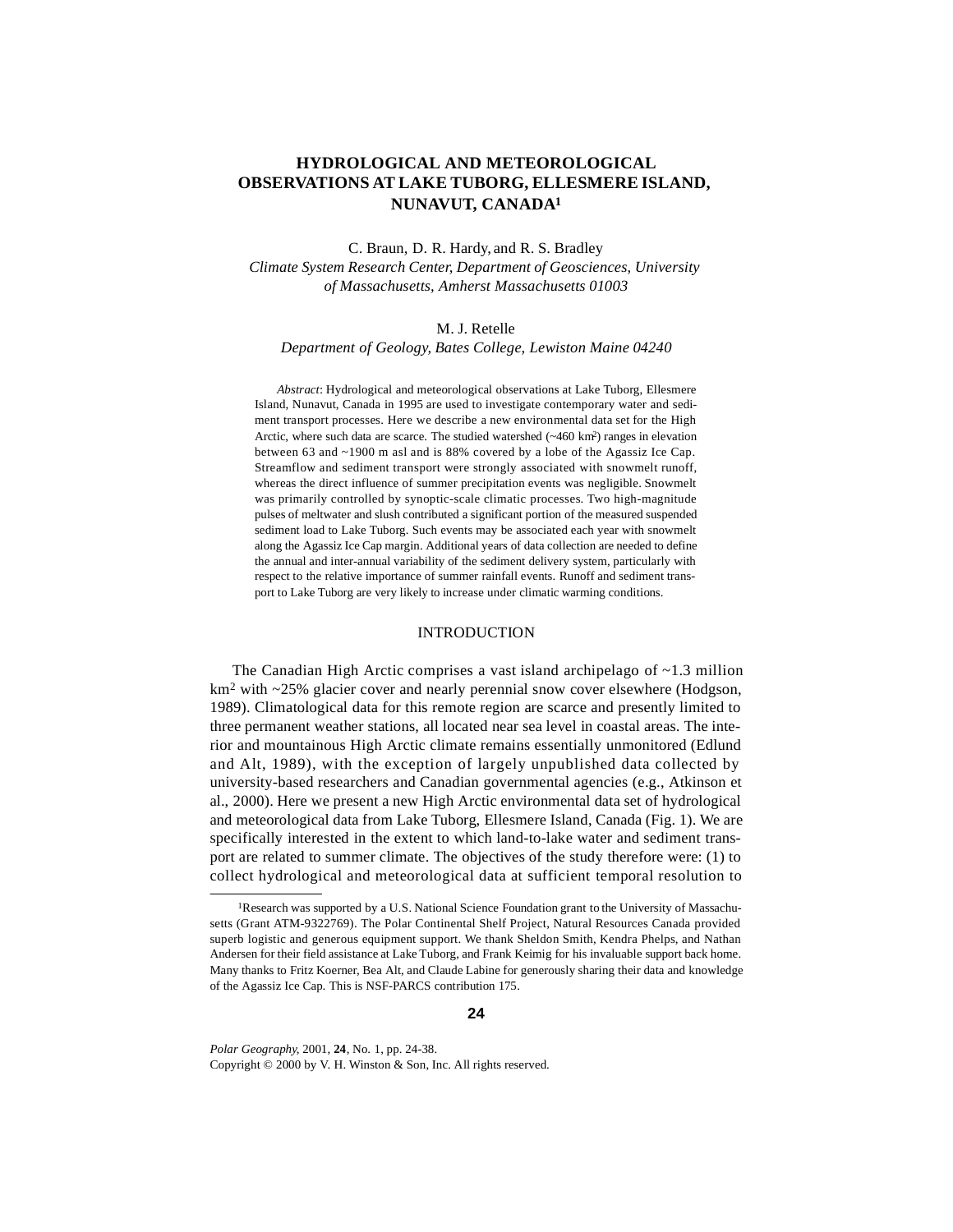

**Fig. 1.** A. Ellesmere Island, Canada. B. Lake Tuborg and Deception River watershed, Ellesmere Island. Weather station Camp and the hydrological monitoring station were located at the watershed outlet (after NTS Canada map 340D, 1:250,000).

investigate relationships between summer climate, streamflow, and suspended sediment transport; and (2) to place the observations from one summer into a broader regional context. This study is part of our ongoing efforts to quantify the paleoclimate signal preserved by annually laminated  $(=$  varved) lake sediments  $(e.g.,$  Hardy et al., 1996; Smith, 1997; Francus et al., 1999; Braun et al., 2000). In lieu of long hydrological data series, the "calibration" technique typically applied to lake sediments involves statistical associations between laminae variability through time (e.g., varve thickness) and the nearest available climatic data (e.g., mean summer temperature) (e.g., Leonard, 1985; Deslodges, 1993; Hughen et al., 2000). Unfortunately, without a clear understanding of the processes involved in water and sediment transport, spurious associations may be found (cf. Perkins and Sims, 1983; Stihler et al., 1992). Our 1995 field season was primarily reconnaissance work, since the magnitudes and intensities of the fluvial processes in the Lake Tuborg watershed were unknown. Measurements focused on the "Deception River" (unofficial name) watershed, encompassing a portion of the Agassiz Ice Cap (Fig. 1).

### STUDY AREA

Lake Tuborg was formed ~3000 years ago (Long, 1967), when an ice advance northward from the Agassiz Ice Cap isolated the inner part of Greely Fjord (Fig. 1). The lake occupies a deep SW-NE–trending valley at 11 m above sea level (asl). The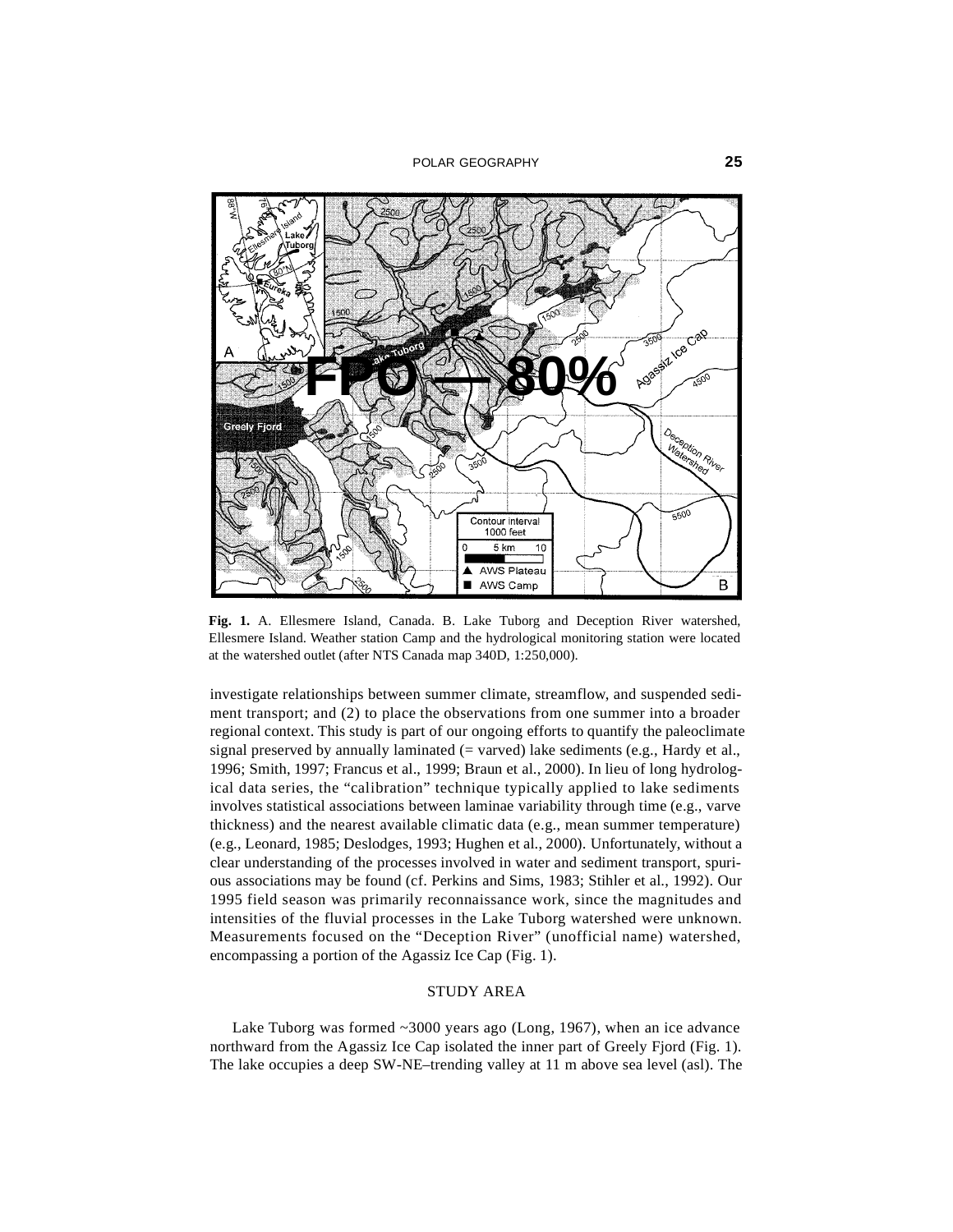

**Fig. 2.** Relative area-elevation curve for the Deception River watershed, Lake Tuborg, Ellesmere Island (topographic information after NTS Canada map 340D, 1:250,000).

Cape Rawson Mountains surround the lake on the north and south and rise steeply to form a large plateau surface above 800 m asl. The lake is ~20 km long, between 1.5 and 3 km wide, up to 150 m deep, and laminated lake-bottom sediments are preserved due to density stratification (Smith, 1997). Lake Tuborg is a complex hydrological system because meltwater and sediment are derived from three source areas (Fig. 1). Deeply incised, V-shaped valleys drain a large, non-glacierized plateau to the north, whereas two large outlet glaciers extend nearly to, or into, the lake on its eastern and western end. The extent of subglacial meltwater and sediment input is unknown, but field evidence indicates that the glaciers are warm-based at low elevations and subglacial contributions may be significant. Meltwater and sediment also reach the lake from several large lateral meltwater and supraglacial stream channels; evidence exists for episodic jokulhaup-like flood events. Drainage from the south enters Lake Tuborg via proglacial streams originating on the Agassiz Ice Cap margin, including Deception River.

The Deception River watershed  $(\sim 460 \text{ km}^2)$  is 88% glacierized by the Agassiz Ice Cap (Fig. 1). The vertical relief is ~1800 m and over 90% of the watershed is above 800 m asl, either as part of an unglacierized plateau or the ice cap (Fig. 2). It is difficult to ascertain the altitude up to which snowmelt and ablation on the Agassiz Ice Cap actually contributed to runoff ("effective area") and watershed area; relief, percent glacierization, and hypsometry were calculated on the basis of topographic map interpretation. The apparently cold-based terminus of the watershed outlet glacier was at ~350 m asl where we did not observe subglacial meltwater drainage, nor evidence thereof. All meltwater originated on the ice-cap surface, draining via several deep supraglacial channels; meltwater contribution from lateral meltwater channels was not observed. The proglacial stream follows a fairly straight, V-shaped valley flanked by steep talus slopes, and debauches onto a large fan-delta before entering Lake Tuborg. Numerous erosional surfaces of different ages can be identified on the fandelta, indicating past changes in stream transport capacity, channel configuration, and/or lake level. The active stream channel is incised several meters into the next older delta surface.

The watershed is underlain by easily erodable folded sandstone and mudrock with minor carbonates (Early Cambrian to earliest Devonian Hazen and Danish River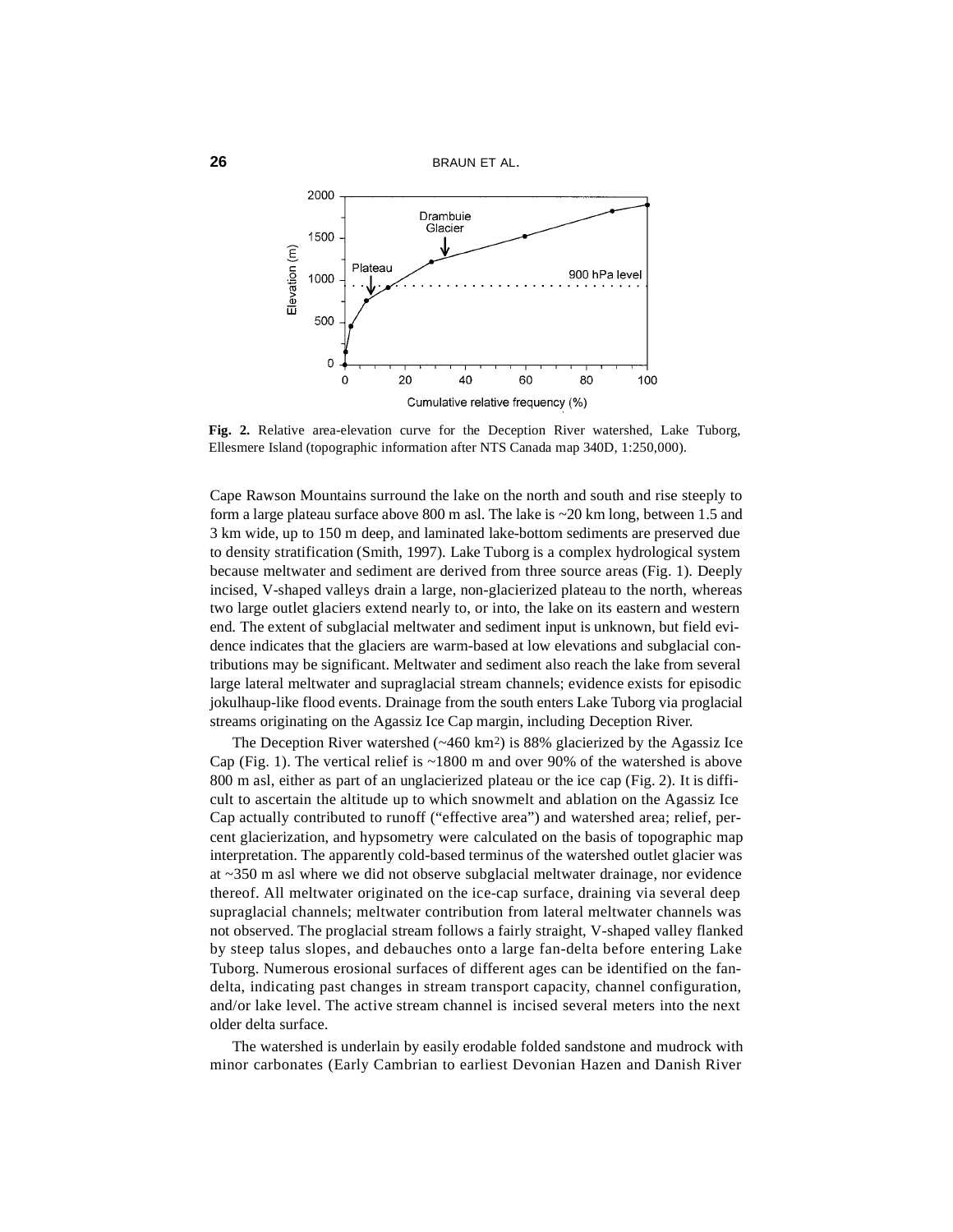#### TABLE 1

| Temperature, <sup>o</sup> C               | May     | June   | July   | Aug.   | Sept.   |
|-------------------------------------------|---------|--------|--------|--------|---------|
| Eureka $(10 \text{ m as}$ l $)^1$         | $-10.7$ | 1.8    | 5.4    | 3.3    | $-8.3$  |
| Eureka $(10 \text{ m } \text{as} 1)^2$    | $-8.2$  | 3.2    | 7.3    | 3.6    | $-4.1$  |
| Eureka (900 hPa) <sup>2</sup>             | $-10.4$ | $-1.0$ | 4.2    | 1.0    | $-5.6$  |
| Camp $(63 \text{ m as}1)^2$               | *       | 4.1    | $\ast$ | $\ast$ | $\ast$  |
| Plateau $(800 \text{ m as}1)^2$           | $\ast$  | 0.3    | $\ast$ | $\ast$ | $\ast$  |
| Drambuie Glacier $(1260 \text{ m as}1)^3$ | $-13.3$ | $-4.7$ | $-1.7$ | $-3.6$ | $-12.2$ |
| Precipitation, mm                         |         |        |        |        |         |
| Eureka $(10 \text{ m as} 1)^1$            | 3.2     | 5.4    | 12.1   | 11.6   | 9.6     |
| Eureka <sup>2</sup>                       | 7.2     | 6.5    | 0.4    | 11.2   | 20.2    |
| Camp $(63 \text{ m as}1)^2$               | *       | 10.9   | $\ast$ | $*$    | $\ast$  |

Monthly Mean Air Temperature and Total Precipitation for Eureka and Lake Tuborg

11950–1981 (AES, 1984).

21995 (this study).

31995 (Koerner, Alt, and Labine, pers. comm.).

\*Incomplete data.

Formation) (Trettin, 1989). The stream valley slopes contain large amounts of sand and silt and constitute an important source area for sediment during the initial snowmelt period. Large amounts of fine-grained sediment are also available within the proglacial stream channel complex through channel erosion and bedload transport. Frequent, localized casts or drapes of silt, sand, and gravel marked sediment deposition by abandoned channels, indicating channel braiding, channel migration, or past slushflow paths. The channel configuration on the active floodplain became unstable during the observed high flows in 1995, resulting in channel shifts and lateral channel migration on subhourly time scales. Point sources for suspended sediment such as mud flows or debris flows were not observed in the watershed in 1995.

Central Ellesmere Island is protected from the immediate influence of cold Arctic Ocean air by the mountains and high plateaus of northern Ellesmere and Axel Heiberg Island (Edlund and Alt, 1989), and is often referred to as a "Thermal Oasis" (Courtin and Labine, 1977). Precipitation at Eureka (Table 1) is the lowest recorded anywhere in Canada because of the rain-shadow effect. The climate at Eureka is also moderated by the proximity to Eureka Sound (Fig. 1), whereas Lake Tuborg (~200 km northeast) and the interior parts of Ellesmere Island experience a more "continental" climate (Lewkowicz and Wolfe, 1994), albeit possibly influenced by the proximity to the Agassiz Ice Cap.

# METHODOLOGY

### *Meteorology*

We established two automated weather stations (AWS) to assess elevational gradients in summer climate. In watersheds with large vertical relief, the high-elevation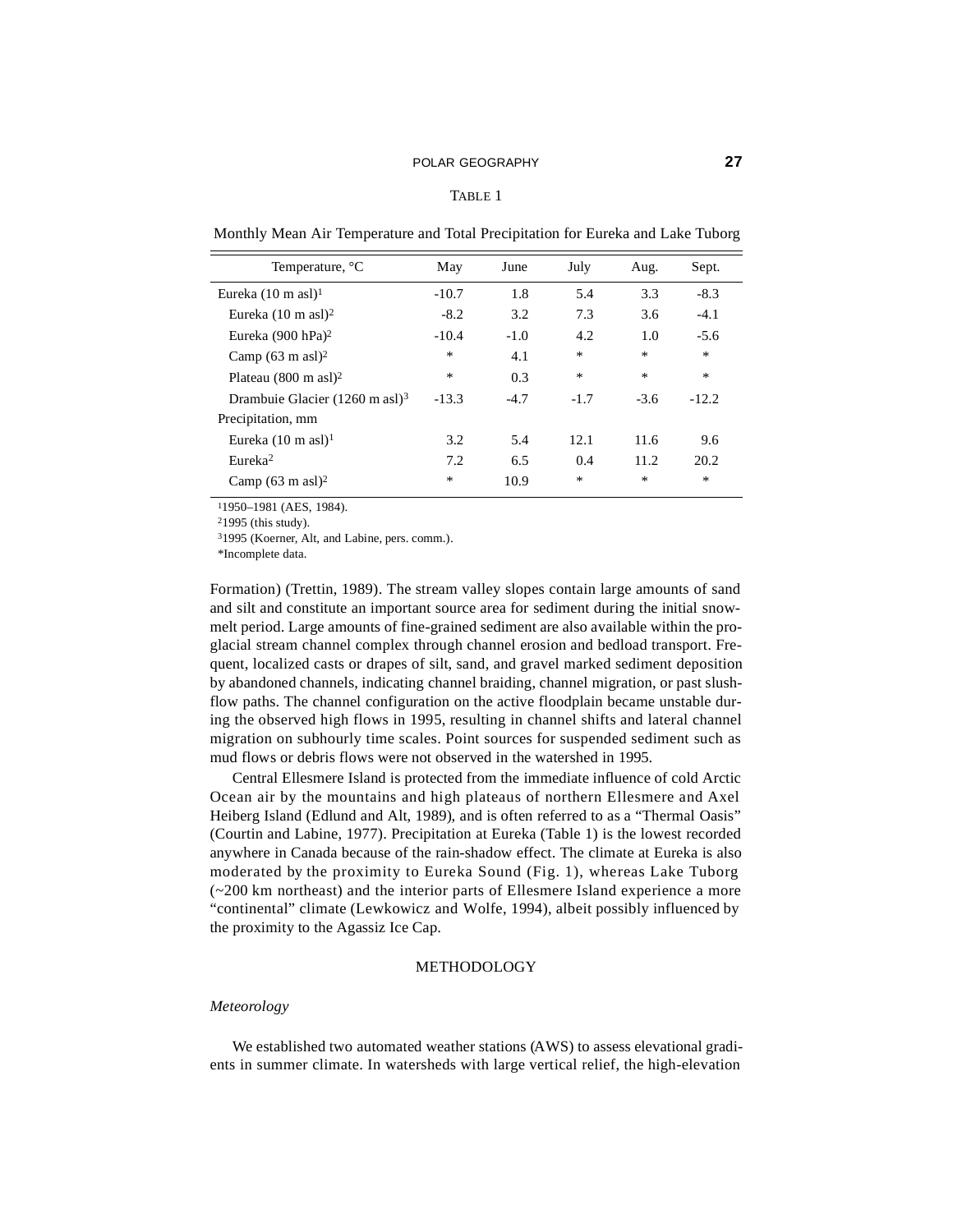zones often represent the largest source areas for snowmelt, yet can experience different climatic conditions than low-elevation areas, where research camps are often located (Hardy, 1996). AWS "Camp" (80°58.32' N, 75°23.09' W, 63 m asl, May 18– July 20, 1995) was located near the stream gauging site, whereas AWS "Plateau" (80°58.30' N, 75°14.35' W, 800 m asl, May 28–July 20, 1995) was operated on the upper, non-glacierized plateau (Fig. 1). Measurements at both stations included air temperature, relative humidity, and wind speed/direction. In addition, radiation balance, atmospheric pressure, and precipitation were recorded at Camp. We used data from the "Drambuie Glacier" (unofficial name) AWS (80°49.90' N, 71°55.10' W, 1260 m asl, operated by the Geological Survey of Canada) as a proxy for the meteorological conditions in the glacierized parts of the watershed. This station is located near the mean equilibrium line of Drambuie Glacier (R. M. Koerner, pers. comm.), ~65 km ESE of Lake Tuborg. In addition, climatic data from the nearest Meteorological Service of Canada (MSC) weather station (Eureka, 80°00.0' N, 85°05.6' W, 10 m asl, before 1963 2 m asl) (Fig. 1) were used to place the observations at Lake Tuborg into a regional context. We used rawinsonde soundings at 0000 h UT (1900 h local time) to approximate daily mean air temperature at the 900 hPa level above Eureka (cf. Hardy, 1996).

# *Hydrology*

We collected suspended sediment samples at the stream gauging cross-section using a US DH-48 depth-integrated suspended sediment hand sampler and hand-dip samples (cf. \_strem, 1975) when water depth was insufficient for the sampler. We determined two sampling locations laterally in the channel cross-section prior to sample acquisition, using the equal-discharge-increment method (Edwards and Glysson, 1988). Suspended sediment concentration (SSC) was calculated as the mean of the two sampled verticals. We obtained only one sample when it was impossible to safely wade the stream (discharge  $>$  ~3.5 m<sup>3</sup> s<sup>-1</sup>) by reaching as far as possible into the running water with the sampler. Sampling frequency depended on the visually observed rate of change of SSC and varied from 2 to 12 times/day. The samples were vacuumfiltered in the field through individually numbered and pre-weighed Whatman Type WCN 0.45 µm filters and re-weighed in the lab after drying for 60 min. at 105 °C. A total of 549 SSC samples, covering a range from 0 to 5.28 g  $L^{-1}$ , were collected and processed for 364 sampling times over 47 days. Our sampling frequency was sufficient to resolve daily cycles of SSC and we used linear interpolation to construct an hourly SSC record. We added subjective turbidity observations in a few cases to facilitate interpolation between SSC measurements during the channel break-up phase.

We measured discharge using a Swoffer Model 2100 current meter, employing the velocity-area method (Herschy, 1985). Current meter measurements became too dangerous when discharge was greater than  $\sim$ 3.5 m<sup>3</sup> s<sup>-1</sup> due to extremely turbulent flow and high bedload transport, and we were forced to estimate discharge by extrapolation of the rating curve. We measured stage using manual staff gauges during the initial channel break-up phase and installed an automatic stage recording system using two Geokon Inc. model 4580 vibrating-wire pressure transducers once the stream had established a stable channel (June 12). The stream channel cross-section became too unstable to record a meaningful stage record after 1900 h July 17, when the stream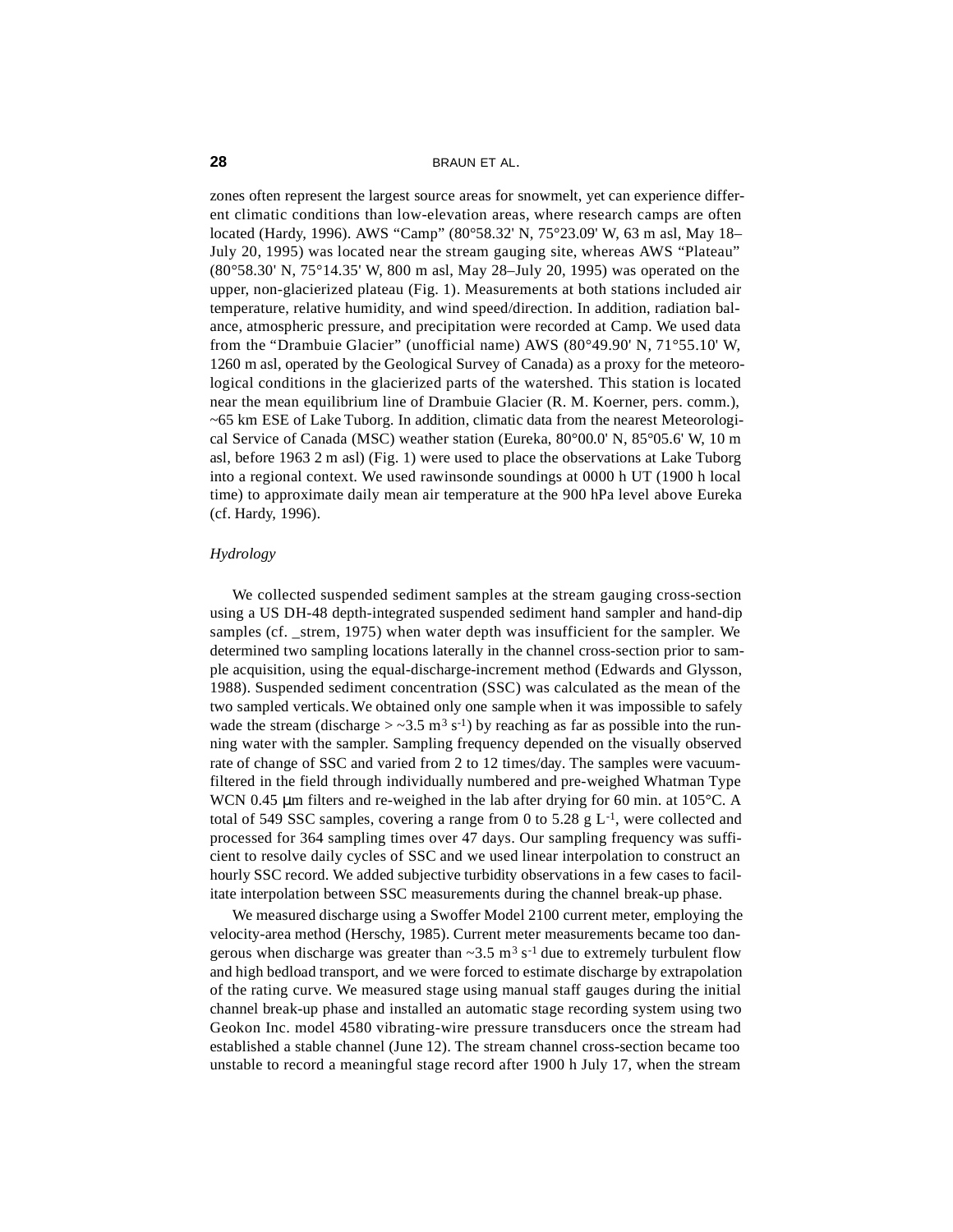#### POLAR GEOGRAPHY **29**

began to accommodate changes in discharge not by increasing its cross-sectional area of flow and velocity, but by the addition or subtraction of temporary channels into a dynamic braided channel complex. High bedload transport, severe channel bed and bank erosion, frequent channel migration, and extremely rapid discharge fluctuations made it also impossible to measure discharge directly using a current meter or saltdilution techniques. Braided stream channel systems are common in proglacial environments and are impossible to gauge at high flows using conventional field methods (cf. Wolfe and English, 1995; Smith et al., 1995, 1996). The hydrological monitoring station was destroyed 0600 h July 19, when the stream obliterated its right channel bank. We used SSC as an indirect proxy for streamflow after 1900 h July 17 because of the aforementioned instability of the channel cross-section. Because the relationship between discharge and SSC is often inconsistent, due to sediment supply limitations, we consider the hydrograph after 1900 h July 17 as only a rough approximation of true runoff, but we feel it is the most conservative estimate possible, given the circumstances. Total daily discharge and suspended sediment load were calculated from their respective hourly records using a +9 hour offset from air temperature (bestmatch position of the time series determined by cross-correlation analysis).

# RESULTS

# *Summer Climate at Lake Tuborg: Temporal, Elevational, and Spatial Variability*

The air temperature records from Camp and Plateau exhibited similar temporal patterns throughout the 1995 monitoring period (Fig. 3; Table 2). Temperatures rose above freezing at both elevations for the first time on May 30. They remained positive at Camp for the remainder of the summer, but dropped below freezing for several multi-day periods at Plateau. Temperature inversions between Camp and Plateau occurred for only three days in early June. Temperature differences between Camp and Plateau were the result of elevation, reflecting a gradient of  $6^{\circ}C/1000$  m. Air temperatures at Drambuie Glacier corresponded well with those measured at Lake Tuborg (Fig. 3; Table 2), but remained generally below freezing until mid-July. Snow temperatures at Drambuie Glacier (Fig. 3) rose rapidly from July 13 and reached 0°C two days after mean daily air temperature at the site became positive. The higher temperature gradient (8.2°C/1000 m) between Camp and Drambuie Glacier reflects the different surface conditions in the vicinity of each high-elevation station; air temperatures at Plateau were influenced later in the season by turbulent heat transfer from the surrounding snow-free plateau.

Surface air temperatures at Eureka and Camp also followed the same general temporal pattern (Fig. 3; Table 2). This strong association is remarkable, given that the two sites are more than 200 km apart (Fig. 1). Air temperatures at Camp were consistently above those recorded at Eureka (mean difference  $= 1.4$ °C;  $n = 63$  days), probably reflecting Lake Tuborg's more inland location (cf. Lewkowicz and Wolfe, 1994). The high-elevation records from Plateau and Drambuie Glacier also corresponded well with the 900 hPa sounding temperature at Eureka (Fig. 3; Table 2 ). Temperature inversions at Eureka were limited to two short periods in the latter half of the summer (late July/early August). Summer precipitation was low at Eureka and Camp, both in terms of total magnitude and intensity (Fig. 3; Table 1). However, more frequent and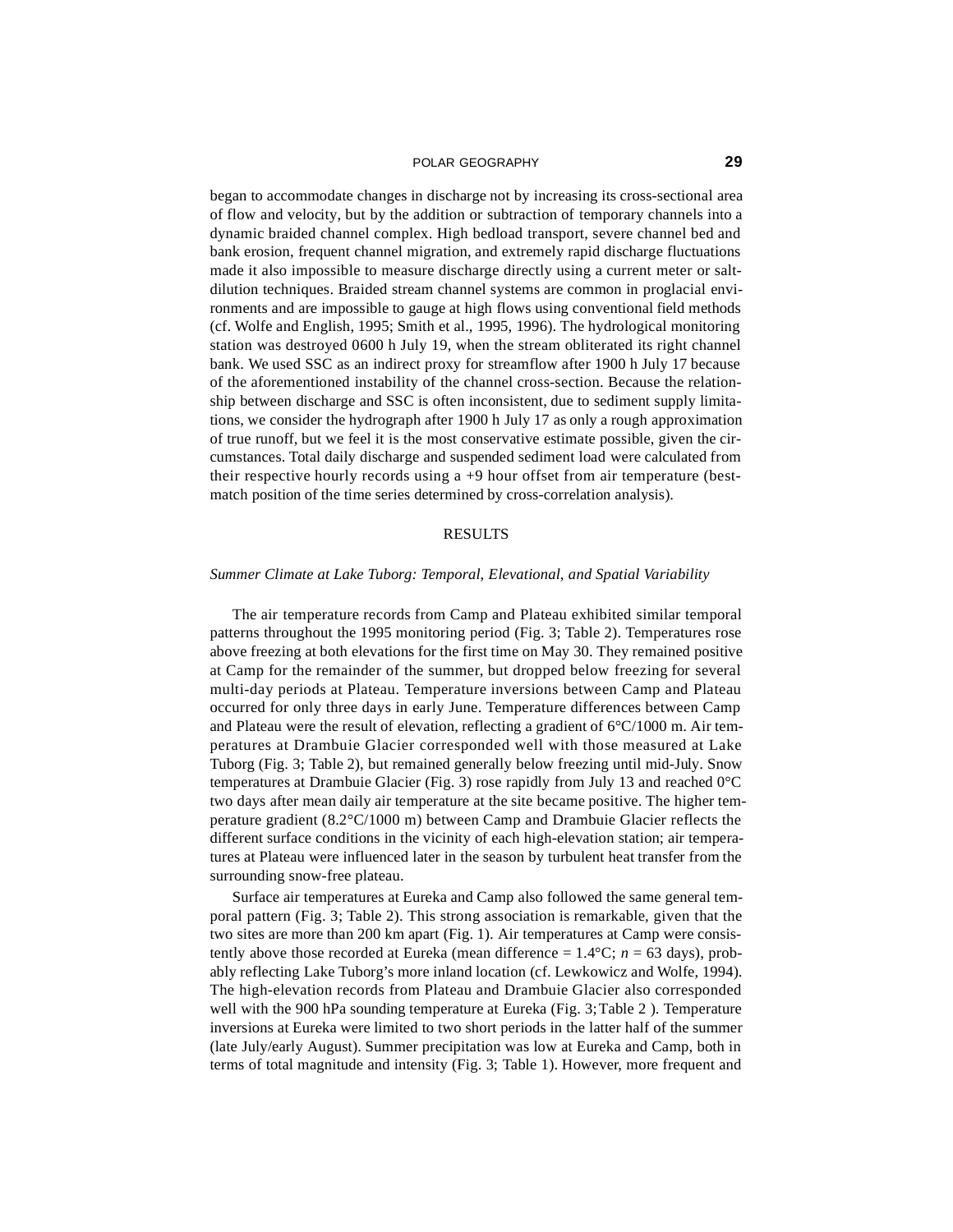

**Fig. 3.** Summer climate, Lake Tuborg, 1995. A. Daily mean air temperature at Camp, Plateau, Drambuie Glacier (DG air), and Drambuie Glacier snow temperature (DG snow). B. Daily precipitation at Camp. C. Daily mean surface air temperature at Eureka and 900 hPa 0000 h UT Eureka sounding temperature. D. Daily precipitation at Eureka.

# TABLE 2

|                  | Camp | Plateau | Drambuie<br>Glacier | Eureka<br>(surface) |
|------------------|------|---------|---------------------|---------------------|
| Plateau          | 0.85 |         |                     |                     |
| Drambuie Glacier | 0.71 | 0.89    |                     |                     |
| Eureka (surface) | 0.94 | 0.74    | 0.66                |                     |
| Eureka (900 hPa) | 0.76 | 0.83    | 0.84                | 0.72                |

Correlation Coefficient (*R*) between Various Records of Mean Daily Temperature, June 3–July 19, 1995

intense precipitation events were recorded at Lake Tuborg, possibly because of orographic enhancement and additional moisture advection from the east. Atmospheric pressure (not shown) was highly correlated (*r* = 0.98; *n* = 63 days) between Eureka and Camp, indicating that both sites experienced the same weather patterns on a synoptic scale.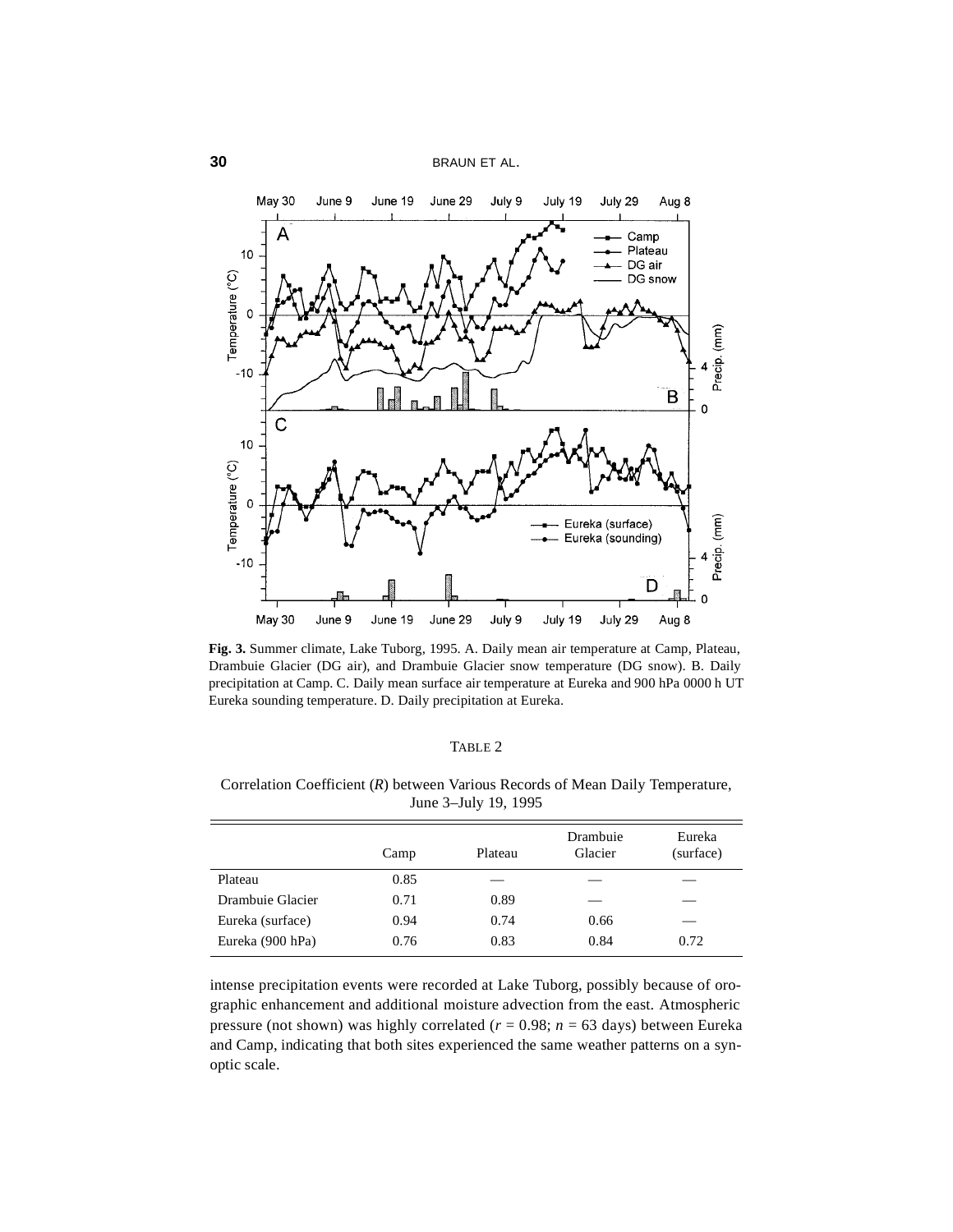

**Fig. 4.** Streamflow and suspended sediment transport, Lake Tuborg, 1995. A. Hourly discharge (Q). B. Cumulative % Q. C. Hourly suspended sediment concentration (SSC). D. Hourly suspended sediment transport (SSQ). E. Cumulative % SSQ.

#### *Streamflow and Suspended Sediment Transport*

Measurable streamflow and suspended sediment transport began 1900 h June 2 and was accompanied by several small, in-channel slushflows (Fig. 4). Discharge and suspended sediment concentration (SSC) varied independently during this initial stream channel break-up period (Figs. 4 and 5) in response to a series of additional upstream slushflows and channel integration processes. Comparatively little sediment was effectively transported during this period, despite relatively high SSC, as a result of low discharge. Nevertheless, suspended sediment transport (SSQ) was higher than on any other day for the next several weeks (Fig. 4).

For the remainder of the measurement period, discharge and SSC co-varied without a time lag and exhibited diurnal cycles, indicating that discharge was governed by the atmospheric energy available for snowmelt and ablation, and that SSC was in turn related to discharge. The scatterplot (Fig. 5) illustrates four distinct clusters,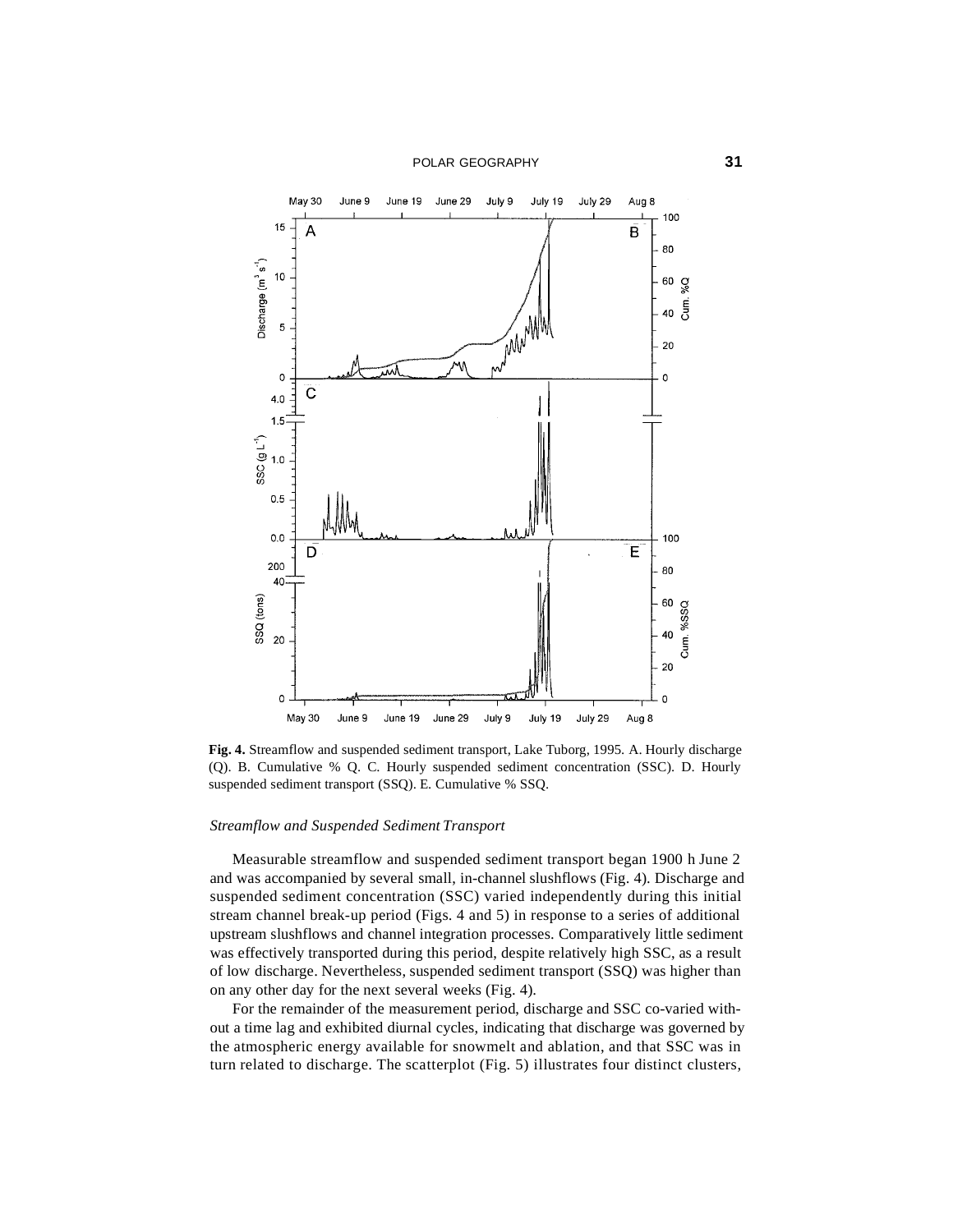

**Fig. 5.** Relationship between hourly discharge (Q) and hourly suspended sediment concentration (SSC) (1900 h June 2–1900 h July 17).

corresponding approximately to the elevational progression of snowmelt and ablation (see below). It also demonstrates daily and multi-day hysteresis, especially during the first half of the monitoring period, indicative of sediment supply variability. SSQ was minimal due to both low concentrations of suspended sediment and low discharge (Fig. 4) during the middle part of the measurement period (mid-June until early July).

Discharge began to increase continuously on July 7 following the commencement of snowmelt on the lower parts of the Agassiz Ice Cap margin. This increase was punctuated on July 17 and 19 by two high-magnitude drainage events during which discharge more than doubled and SSQ increased by one order of magnitude in less than one hour in each case. Seventy percent of the measured suspended sediment transport, but only 15% of the measured streamflow, were transported in association with these events in less than 27 hours combined (Fig. 4). Both events led to a complete reconfiguration of the braided stream channel system, and the July 19 slushflow also deposited 10–20 cm of snow, slush, and debris on the active floodplain. Over 90% of the measured suspended sediment transport, but less than 50% of the measured streamflow, occurred just during the last five days of measurements (July 15– 19) (Fig. 4). Our monitoring efforts ended well before the end of the summer streamflow season when the hydrologic monitoring station was destroyed (0600 h July 19). Summer precipitation events did not lead to significant streamflow responses, and their direct effect on sediment transport was negligible (Figs. 3 and 4).

# DISCUSSION

### *Temporal and Elevational Progression of Snowmelt Runoff*

The temporal patterns of air temperature and discharge (Figs. 3 and 4), combined with manual observations of snow cover extent on the plateau and ice cap, document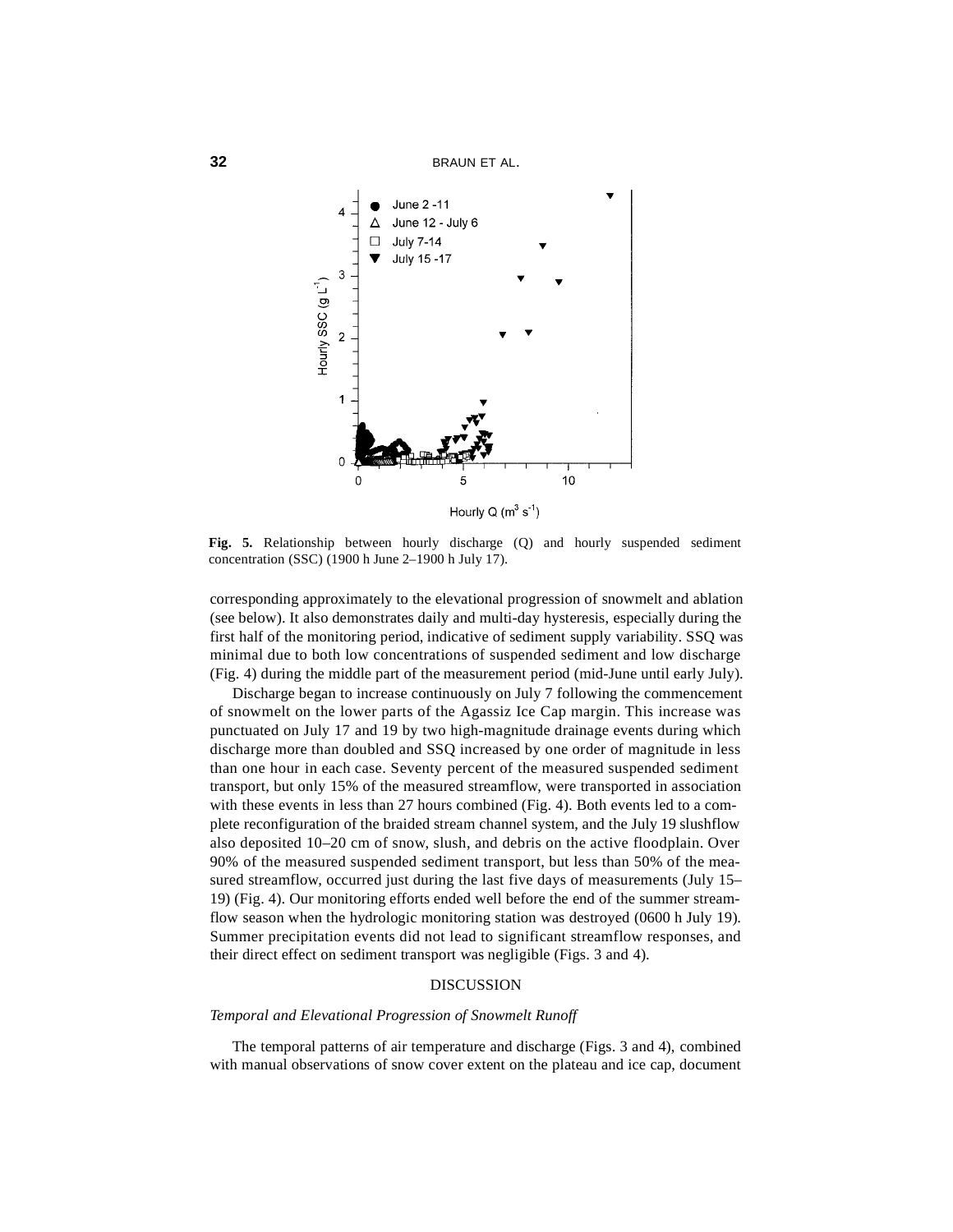#### POLAR GEOGRAPHY **33**

four distinct phases of the temporal and elevational progression of snowmelt and runoff. Snowmelt runoff until mid-June (Phase I) was confined to the immediate valley bottom and other low-elevation areas. Streamflow fluctuations mimicked air temperature variability at Plateau from mid-June until early July (Phase II), suggesting that meltwater originated from the high-elevation slopes and the non-glacierized plateau above 800 m asl. Streamflow almost ceased during two low-temperature intervals in Phase II; although air temperatures remained positive at Camp, the low-elevation meltwater sources had been depleted earlier. Winter snow accumulated on the Agassiz Ice Cap began to contribute to snowmelt runoff in early July and led to a continuous streamflow increase from July 7 (Phase III). Snowmelt had progressed to ~1260 m asl by mid-July, as indicated by the Drambuie Glacier snow temperature record (Fig. 3). We also observed supra-glacial meltwater channels and other indicators of meltwater drainage up to  $\sim$ 1000 m asl on July 20. The snow reservoir in the non-glacierized parts of the watershed was depleted at the same time, and the Agassiz Ice Cap margin turned into the sole source area for meltwater and runoff. The low slope and snow cover of the ice cap margin initially impeded meltwater runoff, which was retained within the ice cap snowpack during a period of rapid melt (July 15–19; Phase IV). The subsequent two-step drainage of this accumulated meltwater led to the two high-magnitude discharge events downstream (Fig. 4).

# *Relationships between Summer Climate, Streamflow, and Suspended Sediment Transport*

The air temperature records from Camp, Plateau, Drambuie Glacier, and Eureka were all associated with measured runoff (Fig. 6). Scatter in the relationship was introduced by: (1) the spatial and elevational variability of snowmelt, accentuated by the watershed hypsometry (Fig. 2); and (2) the variability and development of meltwater routing. Streamflow source areas evolved during the melt season from low-elevation, ice-free to high-elevation, glacierized watershed zones. This vertical progression with time led to a large increase in source area when snowmelt runoff reached an elevation of  $\sim 800$  m asl (Fig. 2). Meltwater routing imposed variable time lags (1–30) hours based on cross-correlation analysis) between atmospheric energy input to the snowpack, snowmelt (and later ice ablation), and streamflow measured at the basin outlet. Consequently, meteorological data from a single point and elevation cannot fully capture streamflow variability over the entire melt and runoff season. For example, snowmelt runoff on June 8 (Fig. 6) was still confined to the lowest watershed parts, and the warm period from June 5–11 (Fig. 3) merely accelerated ripening of the winter snowpack, while resulting streamflow remained low. In contrast, streamflow source areas observed on July 12 included the non-glacierized plateau as well as the Agassiz Ice Cap margin. As snowmelt progressed to higher elevations, meltwater retention within the glacier snowpack decoupled streamflow from air temperature variability (Figs. 3 and 4). This delay initially dampened the hydrologic response to snowmelt, but subsequently amplified runoff and sediment transport as two highmagnitude drainage events.

Nonetheless, air temperature records from all sites provide a useful proxy for snowmelt and resulting streamflow (Fig. 6), despite these complex internal watershed processes. This suggests that near sea-level observations were representative for the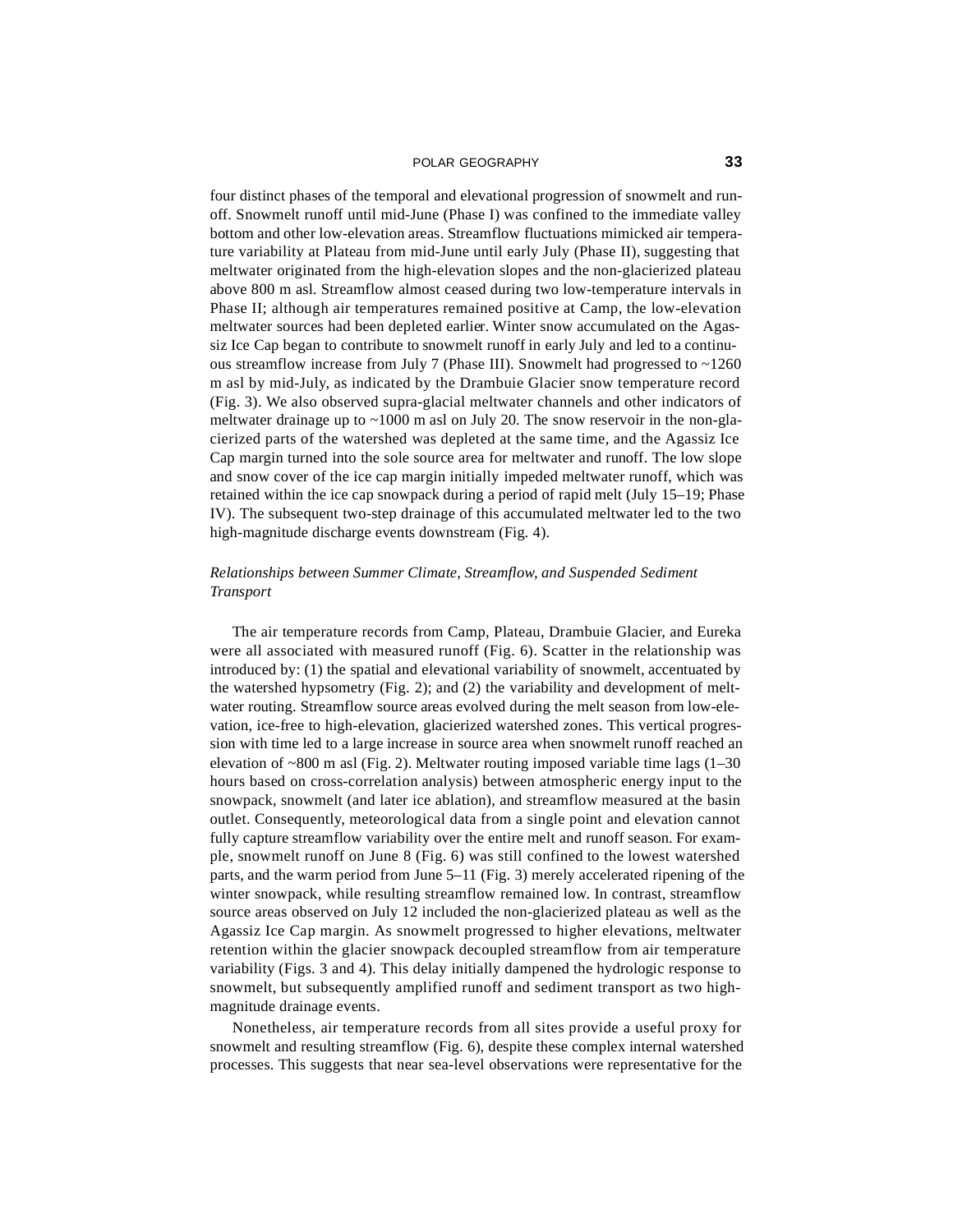

**Fig. 6.** Relationship between streamflow and summer climate, 1995. Daily runoff (Q) is plotted as a function of daily mean air temperature at (A) Camp, (B) Plateau, (C) Eureka, (E) Drambuie Glacier, and as a function of (D) Eureka 900 hPa 0000h UT sounding temperature. Daily runoff was calculated using a +9 hour offset with respect to air temperature to account for meltwater routing delays. Temperature scale for (A) Camp and (C) Eureka is identical; temperature range is identical for all graphs. June 8 is indicated with an open triangle, July 12 with an open square.

higher elevation zones of the Deception River watershed. It is remarkable how well Eureka surface and sounding data were associated with streamflow, considering the large distance between Lake Tuborg and Eureka (Fig. 1). This indicates that snowmelt and ablation on the Agassiz Ice Cap, and hydrologic input to Lake Tuborg, were less influenced by local meteorological or topographical conditions, but rather were a function of more regional-scale climatic processes.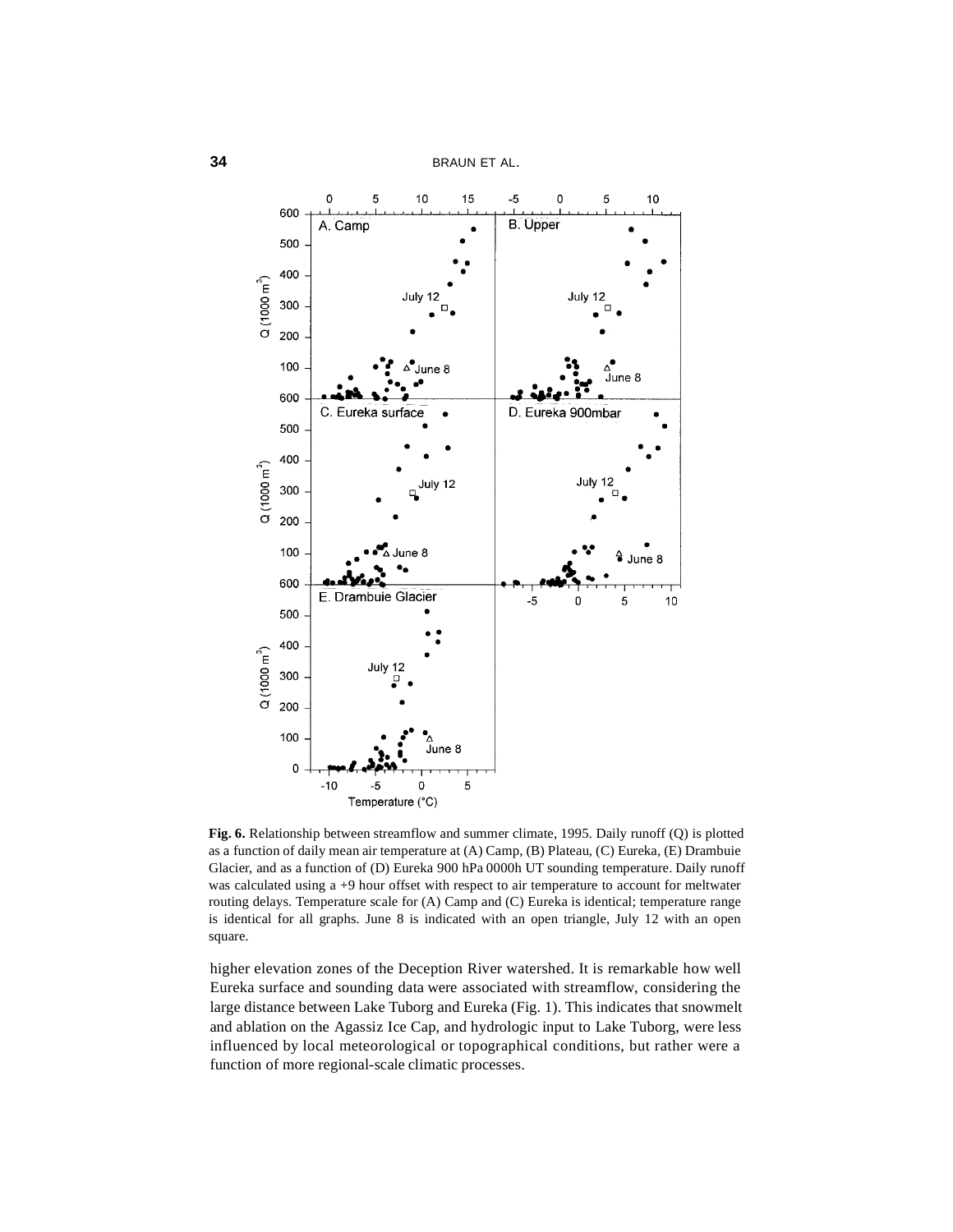#### POLAR GEOGRAPHY **35**

Suspended sediment transport during our 1995 measurement period was exclusively associated with snowmelt, whereas summer precipitation events had only negligible effects. The Agassiz Ice Cap represents a virtually unlimited meltwater source from snow, firn, and ice. Runoff draining the ice cap margin was sediment-free, indicating the ice cap is merely a source of meltwater, but not sediment. Sediment is eroded by the stream in the extensive proglacial braided channel complex, or comes from the stream valley slopes during snowmelt. A simple degree-day model using Eureka 900 hPa sounding temperature to predict daily runoff and SSQ (June 2 through July 16), applied to the balance of the season, suggests that measured runoff and suspended sediment transport totals were less than 50% of their respective annual totals. The two high-discharge events we observed contributed up to 30% of the annual suspended sediment load and 10% of the annual runoff estimated by the degree-day model. Important caveats to this estimate are that these events are distinctly different hydrological processes (i.e., more effective for sediment transport), and that additional slushflow drainage events may have occurred, from higher elevations on the Agassiz Ice Cap, in late July or in August. These results highlight the importance of slushflow-generated runoff from the Agassiz Ice Cap, in terms of annual sediment transport to the lake. High-magnitude drainage events and slushflows are common on High Arctic glaciers and ice caps (cf. Adams, 1966; Woo, 1993), although their frequency in association with snowmelt runoff initiation along the Agassiz Ice Cap margin remains uncertain.

Summer precipitation events through July 1995 were of insufficient magnitude and intensity to cause any substantial response of streamflow and sediment transport (Figs. 3 and 4). Most events fell as a mix of snow and rain with a transient snowline below ~500 m asl. Hence, precipitation in large parts of the watershed (Fig. 2) fell as snow and was ineffective in generating direct rainfall runoff. High-intensity summer rainfall events in the High Arctic, however, can lead to episodes of high streamflow and sediment transport (e.g., Cogley and McCann, 1976), particularly in glacierized watersheds (Hardy, 1995). In fact, the watersheds described by Cogley and McCann (1976) are very similar to that of the Deception River, in terms of their geographical and geological characteristics, hypsometry, and percentage glacierization.

# *Hydrological Field Measurements in the High Arctic*

This study illustrates the difficulties associated with hydrologic monitoring in remote and unknown environments such as the High Arctic. The Deception River fan-delta was 100% snow covered when we arrived at the field site on May 14, 1995. Snow depth was variable, but particularly deep snowdrifts had accumulated inside the stream channels. This situation made it impossible to assess stream channel location and configuration prior to selecting a suitable site for the camp. This *a priori* limited our options for selecting a suitable monitoring cross-section, as the site needed to be close to camp for logistic and safety reasons.

In braided stream channel systems, one of the fundamental assumptions governing the standard rating-curve approach for discharge measurements (stability of the channel cross-section) becomes invalid as soon as discharge increases enough to activate channel braiding. Furthermore, the rated cross-section often becomes unstable when the channel bed and banks thaw and become subject to fluvial erosion. Conventional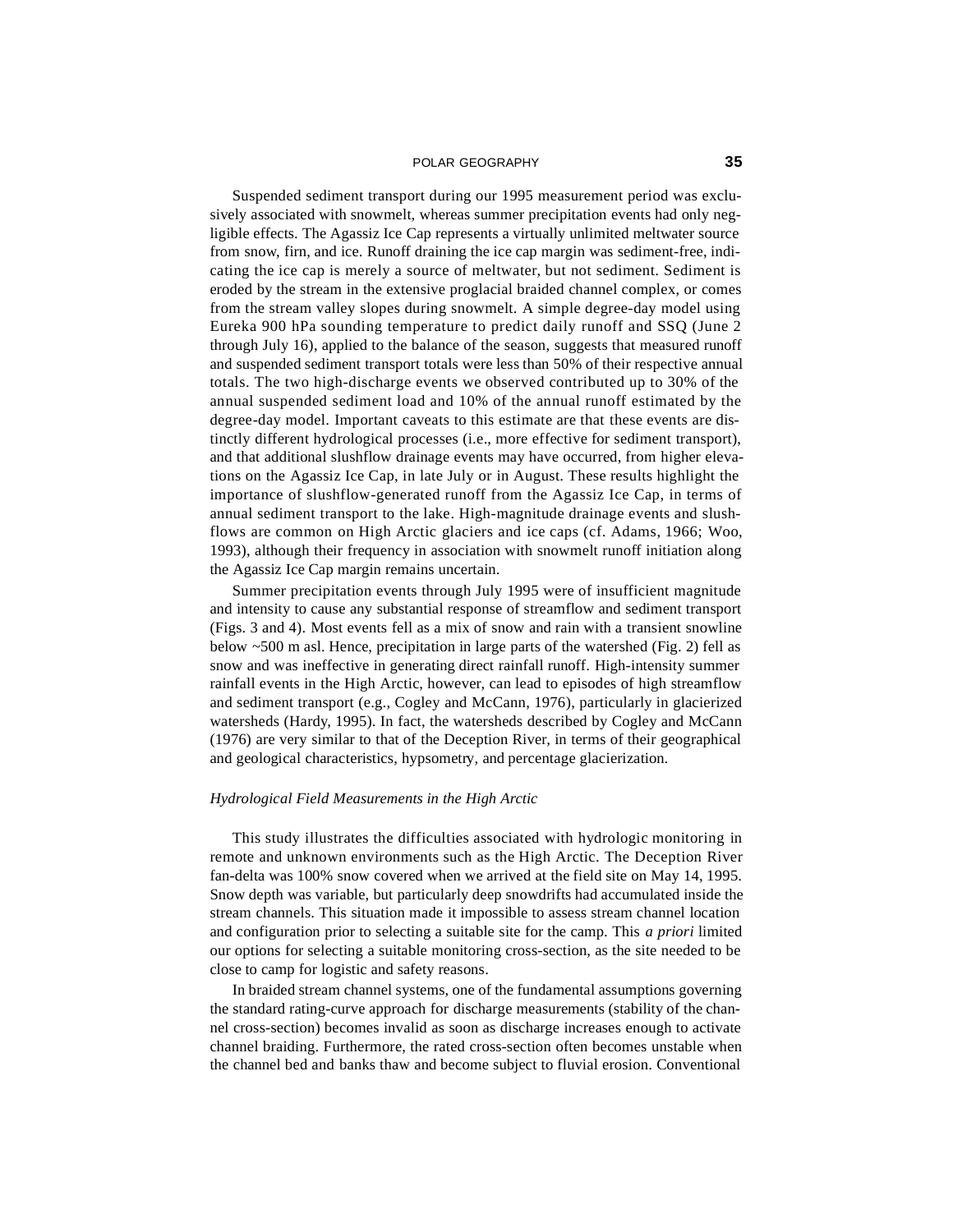#### **36** BRAUN ET AL.

field methods such as current meters, stage recorders, or dilution-gauging techniques are inappropriate to measure discharge in a braided channel system. Logistic (and financial) constraints in remote environments such as the High Arctic often preclude the use of more sophisticated techniques or permanent structures. We concur with Lawson (1993), who suggested that new remote sensing techniques (e.g., Smith et al., 1995, 1996) are needed to augment or replace field discharge measurements.

# SUMMARY AND CONCLUSIONS

We conducted hydrological and meteorological observations at Lake Tuborg, Ellesmere Island, Canada to develop an understanding of contemporary water and sediment transport processes. Weather observations at Eureka and Lake Tuborg indicate that both sites experienced the same weather on a synoptic scale. Streamflow and suspended sediment transport were exclusively a function of snowmelt runoff, whereas the direct influence of summer precipitation events was negligible in 1995. Snowmelt was primarily controlled by synoptic-scale climatic processes. Two brief, high-magnitude meltwater pulses contributed a significant portion of the annual suspended sediment load to Lake Tuborg. Snowmelt initiation along the Agassiz Ice Cap margin may be accompanied by high-magnitude drainage and slushflow events of annual or sub-annual frequency. Additional years of data collection are needed to define the annual and interannual variability of the sediment delivery system, particularly with respect to the relative importance of summer rainfall events.

Under climatic warming conditions, larger portions of the Agassiz Ice Cap will become potential source areas for meltwater and runoff, and it is likely that water and sediment flux to Lake Tuborg will increase under such a scenario. Likewise, increases in winter snowfall and summer rainfall associated with a warmer climate will lead to increased water and sediment transport to the lake.

### **LITERATURE**

- **AES.** *Eureka*, *Principal Station Data, Volume 79*. Downsview, Ontario: Atmospheric Environment Services, Environment Canada, 1984.
- **Adams, W. P.** *Ablation and Run-off on the White Glacier, Axel Heiberg Island, Canadian Arctic Archipelago.* Montreal, Quebec: McGill University. Axel Heiberg Island Research Reports, Glaciology, No. 1, 1966.
- **Atkinson, D. E., B. Alt, and K. Gajewski.** "A new database of High Arctic climate data from the Polar Continental Shelf Archives," *Bulletin of the American Meteorological Society*, Vol. 81, No. 11, 2000, pp. 2621-2629.
- **Braun, C., D. R. Hardy, R. S. Bradley, and M. J. Retelle.** "Streamflow and suspended sediment transport into Lake Sophia, Cornwallis Island, Nunavut, Canada," *Arctic, Antarctic, and Alpine Research*, Vol. 32, No. 4, 2000, pp. 456-465.
- **Cogley, J. G. and S. B. McCann.** "An exceptional storm and its effects in the Canadian High Arctic," *Arctic, Antarctic, and Alpine Research*, Vol. 8, 1976, pp. 105- 110.
- **Courtin, G. M. and C. L. Labine.** "Microclimatological studies in Truelove Lowland," in L.C. Bliss, ed., *Truelove Lowland, Devon Island, Canada: A High Arctic Ecosystem.* Edmonton, Alberta: University of Alberta Press, 1977.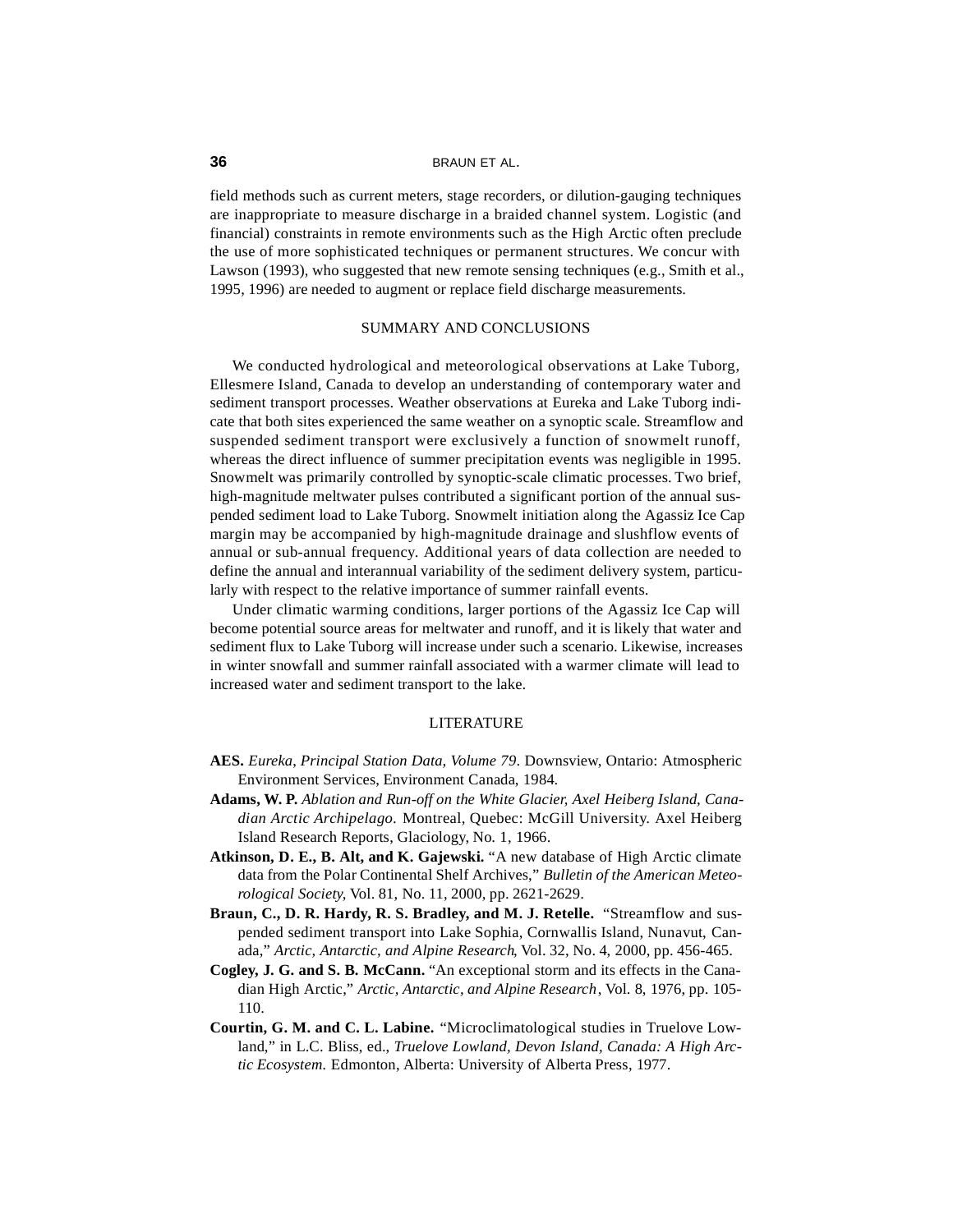- **Deslodges, J. R.** "Varve deposition and the sediment yield record at three small lakes of the southern Canadian Cordillera," *Arctic, Antarctic, and Alpine Research,* Vol. 26, 1994, pp. 130-140.
- **Edlund, S. A. and B. T. Alt.** "Regional congruence of vegetation and summer climate patterns in the Queen Elizabeth Islands, Northwest Territories, Canada," *Arctic*, Vol. 42, 1989, pp. 3-23.
- **Edwards, T. K. and G. D. Glysson.** *Field Methods for Measurement of Fluvial Sediments*. Washington, DC: U.S. Geological Survey Open-File Report 86-531, 1988.
- **Francus, P., R. S. Bradley, and M. Abbott.** "Annually resolved past climate signal from lacustrine varved sediments, Arctic Canada," *EOS (Transactions of the American Geophysical Union)*, Vol. 80, Fall Supplement, 1999.
- **Hardy, D. R.** Streamflow and Sediment Transfer from a Mountainous High Arctic Watershed, Northern Ellesmere Island, Canada. Unpublished Ph.D. thesis, University of Massachusetts, Amherst, MA, 1995, 267 pp.
- **Hardy, D. R.** AClimatic influences on streamflow and sediment flux into Lake C2, northern Ellesmere Island, Canada," *Journal of Paleolimnology*, Vol. 16, 1996, pp. 133-149.
- **Hardy, D. R., R. S. Bradley, and B. Zolitschka.** "The climatic signal in varved sediments from Lake C-2, northern Ellesmere," *Journal of Paleolimnology*, Vol. 16, 1996, pp. 227-238.
- **Herschy, R. W.** *Streamflow Measurements*. New York, NY: Elsevier, 1985.
- **Hodgson, D. A.** "Introduction (Quaternary Geology of the Queen Elizabeth Islands), Chapter 6," in R. J. Fulton, ed., *Quaternary Geology of Canada and Greenland*. Ottawa, Ontario: Geologic Survey of Canada, Geology of Canada, No. 1, 1989, pp. 443-448 (also *The Geology of North America*. Boulder, CO: Geological Society of America, Vol. K-1)
- **Hughen, K., J. T. Overpeck, and R. F. Anderson.** "Recent warming in a 500-year paleotemperature record from varved sediments, Upper Soper Lake, Baffin Island," *The Holocene,* Vol. 10, 2000, pp. 9-19.
- **Lawson, D. E.** *Glaciohydrologic and Glaciohydraulic Effects on Runoff and Sediment Yield in Glacierized Basins.* Hanover, NH: U.S. Army Cold Regions Research and Engineering Laboratory, Monograph 93-2, 1993.
- **Leonard, E. M.** "Glaciological and climatic controls on lake sedimentation, Canadian Rocky Mountains," *Zeitschrift fuer Gletscherkunde und Glazialgeologie*, Vol. 21, 1985, pp. 35-42.
- **Lewkowicz, A. G. and P. M. Wolfe.** "Sediment transport in Hot Weather Creek, Ellesmere Island, N.W.T., Canada, 1990-1991," *Arctic, Antarctic, and Alpine Research*, Vol. 26, No. 3, 1994, pp. 213-226.
- **Long, A.** "Age of trapped sea-water at the bottom of Lake Tuborg, Ellesmere Island, N.W.T.," *Transactions American Geophysical Union,* Vol. 48, 1967, p. 136.
- **Østrem, G.** "Sediment transport in glacial meltwater streams," in A.V. Jopling and B. C. McDonald, eds., *Glaciofluvial and glaciolacustrine sedimentation*. Los Angeles, CA: Society for Economic Paleontology and Mineralogy, Special Publication 23, 1975, pp. 101-122.
- **Perkins, J. A. and J. D. Sims.** "Correlations of Alaskan varve thickness with climatic parameters, and use in paleoclimatic reconstructions," *Quaternary Research,* Vol. 20, 1983, pp. 308-321.